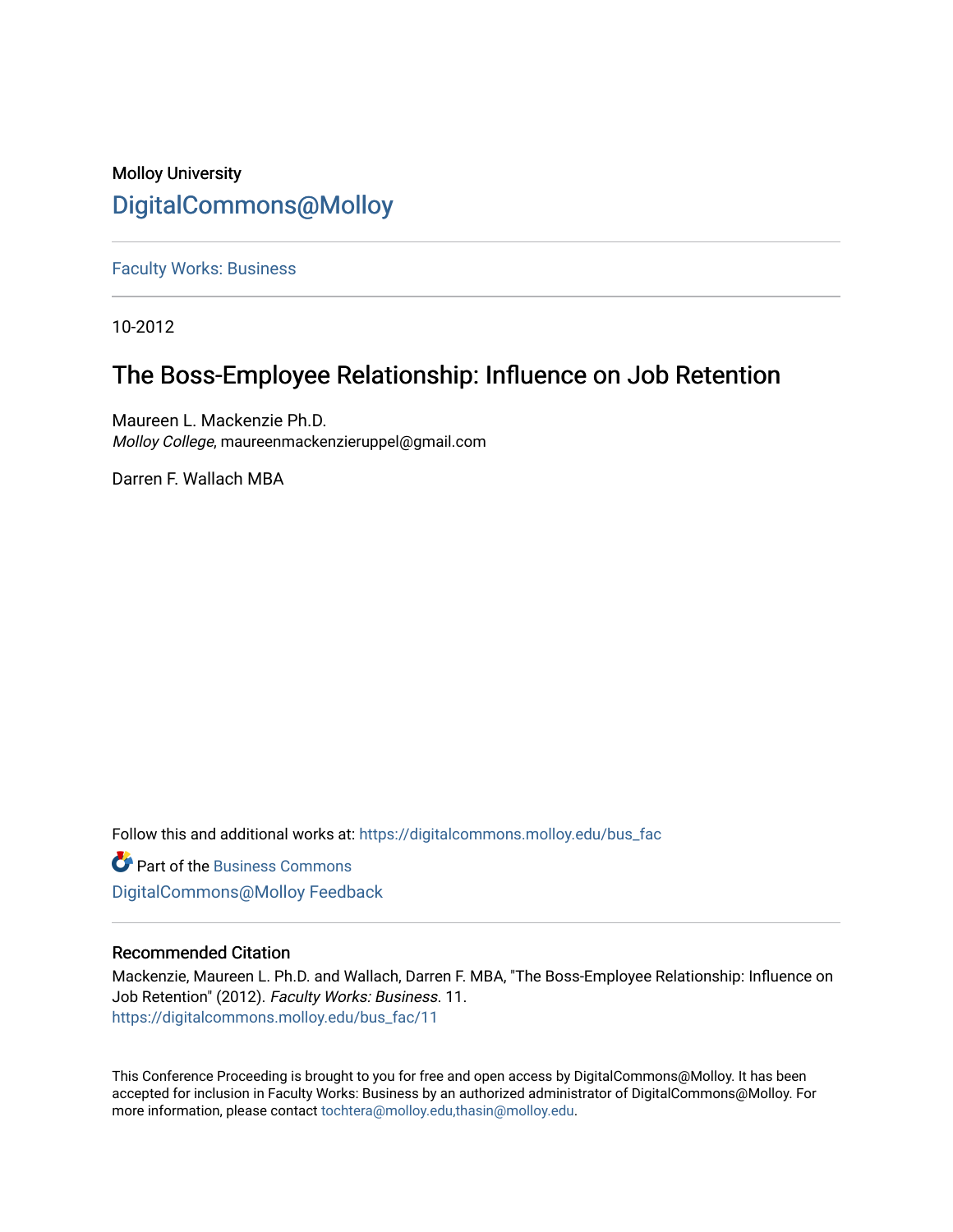# **The Boss-Employee Relationship: Influence on Job Retention**

**Darren F. Wallach, MBA** Dowling College 631-897-1810 Darren.Wallach@gmail.com

#### **ABSTRACT**

This research paper explores and reveals the dynamic relationship between employees and their bosses as this relationship influences retention. Employee unhappiness has been cited as a common reason that an employee may leave his or her job; but unfortunately, a boss does not often realize that it is his or her own management style which may cause a valued employee to quit. Bosses who fail to retain their staff, end up costing the company anywhere from 90% to 200% of that employee's annual salary. A primary conclusion of this research is that managers need to be educated; they are the link between a high potential employee staying or leaving the job. Managers have a large impact on their employees' attitude toward their jobs, and their relationship with the employees remains the single greatest reason why employees leave organizations.

#### **1 INTRODUCTION**

One of the most challenging tasks for a business is to retain talent. Therefore, it is essential for bosses to pursue ways to retain their staff. Often times it's not the job that employees quit; it is the boss (Allen, Bryant and Vardaman 2010, 53). This is influenced by poor management qualities, which include being overly: passive, judgmental, defensive, intimidating, closed-minded, and tardy in their performance (West and Berman 2012, 70). Compensation is often the smallest contributing factor in retaining employees (Allen, Bryant and Vardaman 2010, 49). Compensation is a satisfier not a motivator. An employee seeks a comfortable work environment in which he or she feels appreciated. The task falls on the manager to ensure that this remains the case. Communication is critical to retention (McCabe 1990). It's never too early or too late to start building engagement. It can start as early as the pre-hire interview or the first day of training (Coleman 2009). A recent survey reported that, "54% of employed adults, including 71% of those between the ages of 18 and 29, are likely to seek new jobs once the economy improves" (Allen and Vardaman 2010, 49). Though the recession has helped with retention of employees, when normalcy returns to the market, companies my see a large departure of their valued employees.

#### **2 LITERATURE REVIEW**

The U.S. job market saw over one million workers voluntarily leave jobs October 2011. This was the highest number of quits in one month in over a decade ("Annual quits rates" 2012). Though the U.S. Bureau of Labor Statistics does not make specific data available on why these employees are exiting their jobs, Kranz (2012) suggests it is due to poor management practices. One in four high potential employees quit last year, as compared to one in

**Maureen L. Mackenzie, Ph.D. PHR** Molloy College 516-678-5000 x6884 MMackenzie@Molloy.edu

seven in 2005. The cost of employee turnover can range from 90% to 200% of the annual salary of the employee (Allen, Bryant and Vardaman 2010, 51). Kranz (2012) suggests that the managers' relationships with their employees remain the single largest factor in retention. Too often businesses will try "quirky things" to get their people to stay, like casual Fridays, and pet insurance. Kranz states that retention strategies too heavily involve HR practices rather than involving the front line-managers. Yet, supervisors exert the most influence on whether employees stay with a company; it is for this reason that the quick fixes, don't work. Kranz (2012) suggested that it takes a team effort and a culture change to improve employee retention.

**Research Developments Related to Employee Turnover**. March and Simon identified two factors that influenced an employee to leave his or her job: the perceived desirability of leaving, and the perceived ease of leaving. So in 1958 the world thought people left jobs because of job satisfaction, organizational commitment, and the quality of job alternatives. In 1977 Mobley identified the "sequential and intermediary" variables linking job dissatisfaction to eventually quitting. In 1986 Price and Mueller added to Mobley's research by including an element of pay, social integration, instrumental communication, formal communication, centralization, routinization, role overload, promotional opportunity, professionalism, general training, supervisor support, coworker support, and disruptive justice. The current philosophy on employee retention is that businesses that can keep their people have an advantage over businesses that cannot. In fact, a number of studies concluded that turnover negatively influences performance. Firms that have high turnover will significantly underperform their competition (Felps, Mitchell, Hekman, Lee, Holtom, and Harman 2009, 545-546).

**Common Misconceptions.** According to Allen, Bryant, and Vardaman (2010, 49) five misconceptions surrounding employee turnover are: (1) All turnover is the same, and it's all bad; (2) people quit because of pay; (3) people quit because they are dissatisfied with their jobs; (4) there is little that managers can do to directly influence turnover decisions; and (5) a simple one-size-fits-all retention strategy is most effective.

In viewing these misconceptions, we find the following: (1) Dysfunctional turnover consists of exiting high performers or employees who have skill sets that are very difficult to replace. Functional turnover, although it can disrupt current workflow, consists of employees who are easy to replace. This can be beneficial to a company if the exiting employee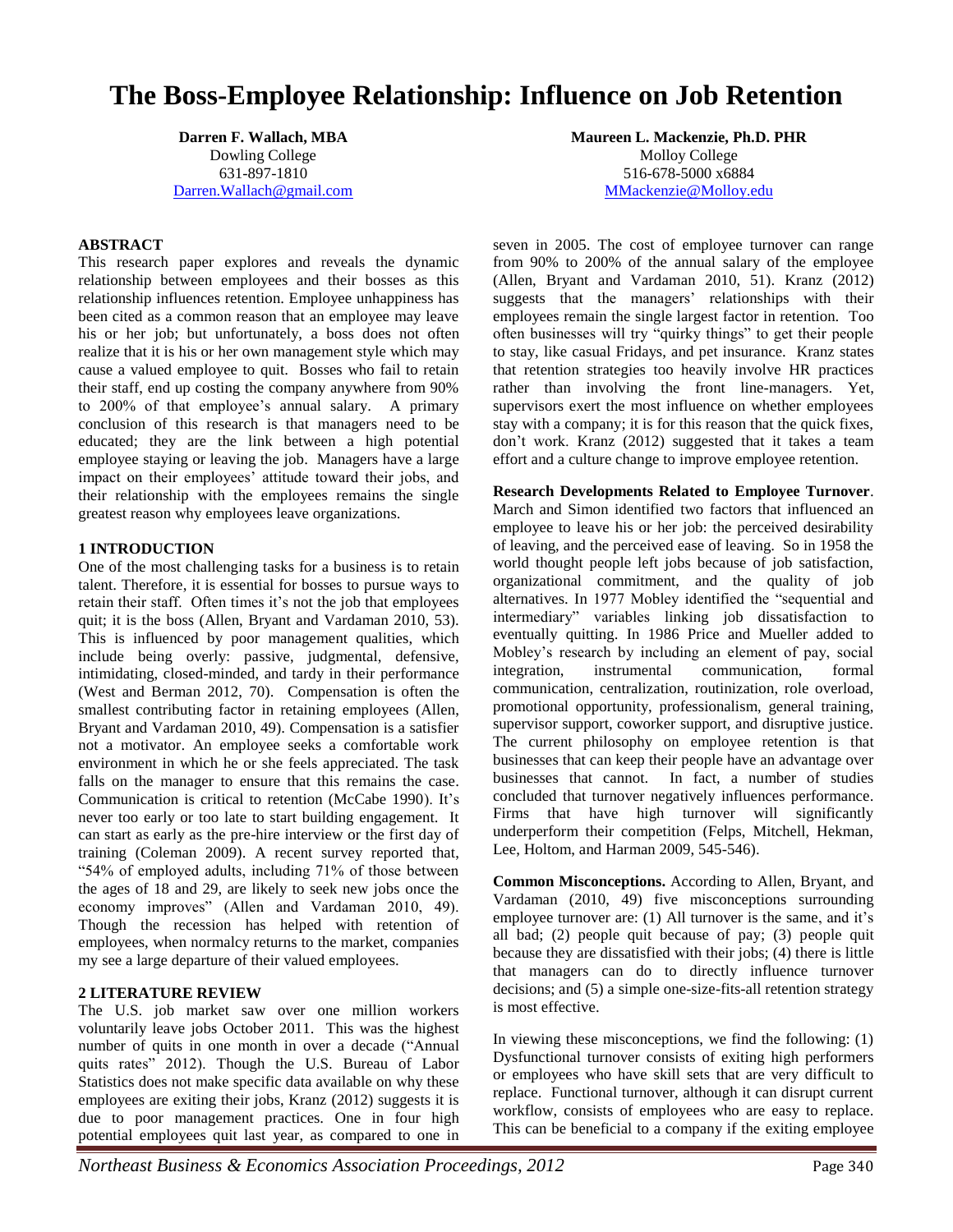is a poor performer. (2) Although compensation does influence retention, it is a weak predictor for a turnover decision. (3) Job dissatisfaction is the driver in less than half of the individual turnover decisions. Often turnover is started by a shock that leads an employee to start his or her job search. Examples include a coworker or boss mistreating the employee; an employee feeling passed over for a promotion; a spouse being offered a new position that requires relocation; the company merging with another, or a bad performance evaluation. (4) Managers often believe that voluntary turnover is unavoidable; however there is evidence that relationship-focused strategies can reduce turnover. Examples include: realistic job preview during recruitment, ensuring an employee is a good fit with the organization, tailoring compensation to the individual's needs and preferences; training supervisors how to develop effective relationships with subordinates, and other retention management skills. (5) It is not wise to sink a significant amount of money into a generic retention strategy; rather it is important for a company to understand the specific causes of the turnover before they can try to fix them. This requires the ability to diagnose the turnover problem, adapt an underlying retention principle to it and then figure out a good way to reduce or sometimes eliminate the cause of that one issue (Allen, Bryant, and Vardaman 2010, 50-57).

**Top Reasons Employee Quit and Social Contagion.** In 1999 surveys of HR executives revealed that the number one cause of employee turnover was limited advancement opportunities, followed by lack of recognition, inadequate salary and benefits, and then lastly the employee's unhappiness with management (Thomas 1999, 11). A more recent study of 215 HR professionals, and 862 employees, revealed that not much has changed in the last 9 years. Lack of growth opportunities was still the number one reason for turnover, but it's what the employees and HR professionals disagreed on, which is interesting. Employees find the need for their work tasks to be interesting, and benefits to be a primary reason for turnover, where as HR professionals placed them as secondary reasons (Turnover and Retention 2008, 28).

When coworkers engage in looking for other jobs, this mentality can spread. The process is called social contagion. Humans are constantly comparing their self-perception with that of their coworkers. So when an employee leaves, the coworkers will actually compare him or herself with that individual and think, can I do better as well? The most likely employees who will ride the quitting wave are those who have low levels of job embeddedness, which is the employee's attachment to a particular job (Felps, Mitchell, Hekman, Lee, Holtom, and Harman 2009, 546).

#### **The Boss-Employee Relationship**

The boss-employee relationship can have the strongest influence on how an employee feels about his or her job. If the employee has a good relationship with his or her boss, then the employee tends to overlook other areas of the job that may be deficient. The inverse of that, when employees dislike their boss, reveals a large number of reasons that employees may have to leave because they have examined all the reasons for which they feel dissatisfaction (McCullum 2009, 8). Employees report several reasons why their relationship with their boss can take a turn for the worst, including not getting the feedback they need, to know how they are performing, to not receiving the recognition they deserve, and to not getting adequate training. According to McCullum (2009), these problems usually come with younger employees who are used to many years of receiving feedback and coaching from parents and teachers. For the younger employee, something as simple as the boss saying *thank you* or *good job* can go a long way toward job satisfaction (McCullum 2009, 8).

So what can management do to keep as many valued employees as possible? Basically, create a great environment, create great jobs, and lastly, ask early and ask often. Most managers assume that the company policies and corporate culture control the work environment; this is simply an outline of what a specific department culture is like. What is important to employees is the work environment that they are in. Friendly relationships are an excellent way to create a great work environment. If the boss shows ordinary courtesy and respect to all employees, plus positive recognition in the workplace and social settings, with a general interest in his or her employees, they are bound to have a positive atmosphere (Employee Retention: What Managers Can Do 2000, 2).

Creating great jobs relies on the manager's ability to allow autonomy, let people stretch, and to be flexible. Let your employees have some freedom, create a team for a task and let them be creative with their process. The last step in retaining good people in the management-employee relationship is asking early and asking often. "Great work environments and great jobs are a matter of opinion" (Employee Retention: What Managers Can Do 2000) what makes a person stay is personal. It's important that a manager doesn't wait until the exit interview to ask what went wrong; instead, have the conversation now. Get feedback on the work environment that you have established, then continuously improve and tailor your work environment around your existing staff (Employee Retention: What Managers Can Do 2000, 2).

#### **3 RESEARCH METHOD**

Content analysis was the primary research method used to draw out the themes from a wide range of literature of both a theoretical and empirical nature. A systematic iterative process of reducing and combining the concepts of interest have led to the results reported here ("Content Analysis n.d.; Levine 1996). The research focused on exploring two questions: (1) Are there common characteristics in bosses who demonstrate poor employee retention? (2) What do exiting employees say about why they left their jobs? The desired outcome is the grounded theory presented in the discussion and conclusion sections.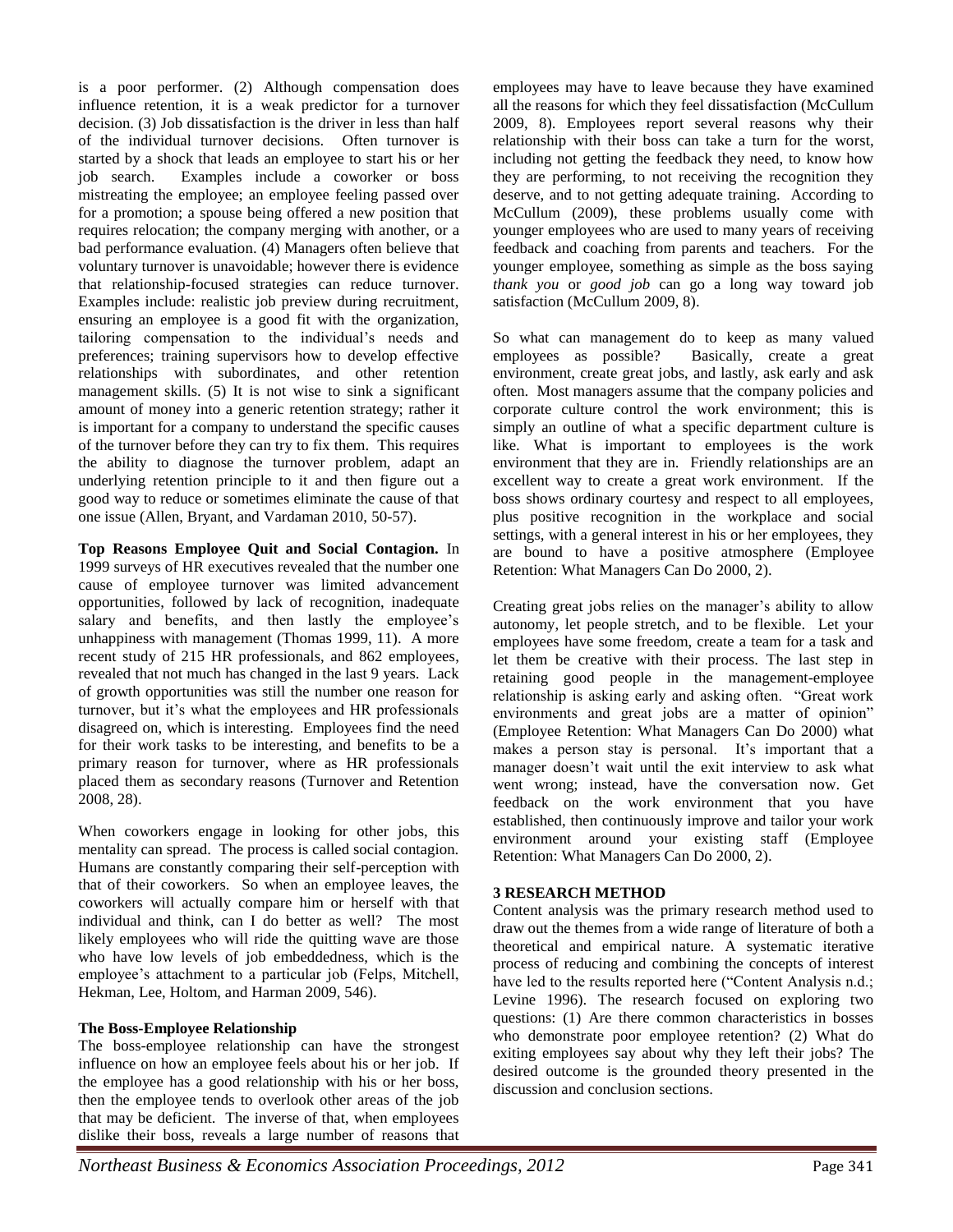### **4 RESULTS**

Content analysis of the data allowed ten groups to emerge:

- 1. Despite a tough job market, employees are willing to leave jobs. The national quit rate has been on the rise for the last two years affecting all companies and industries. It's estimated that one in four high potential employees quit last year (Kranz 2012).
- 2. Companies cannot afford to continuously lose great employees. The cost is between 90% and 200% of the employees' annual salaries (Allen, Bryant and Vardaman 2010).
- 3. Some turnover can be prevented, but for some types of quitters there are no work related reasons for them leaving (Allen, Bryant and Vardaman 2010).
- 4. An employee's negative relationship with the manager can be the single greatest reason that an employee considers alternative employment. Good boss-employee relationships help employees overlook other job deficiencies, and can cause an employee to deflect during times of poor interaction (McCullum 2009; Mitchell 2010).
- 5. Employees often times quit jobs for more than one specific reason (Allen, Bryant and Vardaman 2010).
- 6. It is not the HR department's role to create gimmicks to retain employees; rather it is the function of the employee's direct supervisor to develop a sincere atwork relationship (Kranz 2012).
- 7. A great manager and a great leader are not the same; however both are important in successful organizations (Watson 2012).
- 8. Trust is a large function of the management-employee relationship and should be closely guarded by the manager (Kranz 2012, Mackenzie 2010).
- 9. Job embeddedness is an important job characteristic when fighting turnover contagion. It's imperative that management helps the employees to develop a high level of job embeddedness (Felps, Mitchell, Hekman, Lee, Holtom, and Harman 2009).
- 10. Management must be educated on the misconceptions related to turnover. Strong managers are the best and cheapest frontline defense against employees leaving (Allen, Bryant and Vardaman 2010).

Seven of the ten groupings contain evidence that managers do influence an employee's desire to stay with a particular company, the three other groupings state that the employee population is willing to relocate jobs if given the reason to do so. Throughout the research a consistent message was that management styles/attitudes have a direct influence on employee retention (Wallach 2012).

#### **5 ANALYSIS**

To analyze the results the ten groups were compared and further reduced to four major themes. Group numbers one and two were synthesized to create the first theme. Groups three, seven, and ten have also formed a common theme. The third common theme was a synthesis of groups four and six. The last theme was the result of reducing groups five, eight and nine. These four major resulting themes are:

- 1. There is a strong likelihood of turnover in all companies across all types of work, and it is costly. The cost of an employee leaving is 90%-200% of that individual's annual salary. Besides the financial loss associated, it is inefficient to be constantly looking for new people. Being that one in four high potential employees quit last year, companies must retain those employees that would be most damaging should they quit (Kranz, 2012; Allen, Bryant and Vardaman 2010).
- 2. The relationship among groups three, seven, and ten is about education of management within organizations. It is crucial that management knows the differences between a great manager and a leader, what are the causes of turnover, and that not all turnover can be prevented. It is the function of management to retain employees; they are the best and cheapest defense (Allen, Bryant and Vardaman 2010; Watson 2012).
- 3. The third theme draws together groups four and six. This theme speaks to whose responsibility it is to retain employees, and the relationship between boss and employee (McCullum 2009; Kranz 2012). It is management's responsibility to develop, grow, and nurture the boss-employee relationship. It is their rapport, demeanor and attitude toward the employee that can affect that relationship. Employees are looking to feel appreciated and valued by their bosses.
- 4. The last theme draws together groups five, eight and nine and is related to reasons employees quit bosses. Trust is a big part of the employee-boss relationship. (Macklem 2005). Small problems at work can be overlooked when the employee trusts the boss (Allen, Bryant and Vardaman 2010; Kranz 2012; Felps, Mitchell, Hekman, Lee, Holtom, and Harman 2009).

In brief, there is an enormous cost to replacing a lost employee in recruiting, hiring, and training, as well as the cost of the lost productivity (Kranz 2012). Trust is a large reason that the boss-employee relationship can go bad. There are many reasons employees will quit jobs, however it is clear in the literature that when employees lose trust in their bosses they may start to look at alternative employment options. Another element is that abusive managers will cause turnover. (Allen, Bryant and Vardaman 2010). A primary lesson drawn from the literature is that managers need to be educated. It should not be the responsibility of the HR department to retain employees; it is the obligation of management to maintain the boss-employee relationship; however, it is the responsibility of HR and executive leadership to ensure that management has the training needed to effectively initiate, develop, and maintain these atwork relationships.

#### **6 DISCUSSION**

Due to the qualitative nature of this research and the use of secondary data, the grounded theory emerging from the data analysis did not directly answer the original research questions. Rather, the data suggested answers to two different questions, which will be discussed here.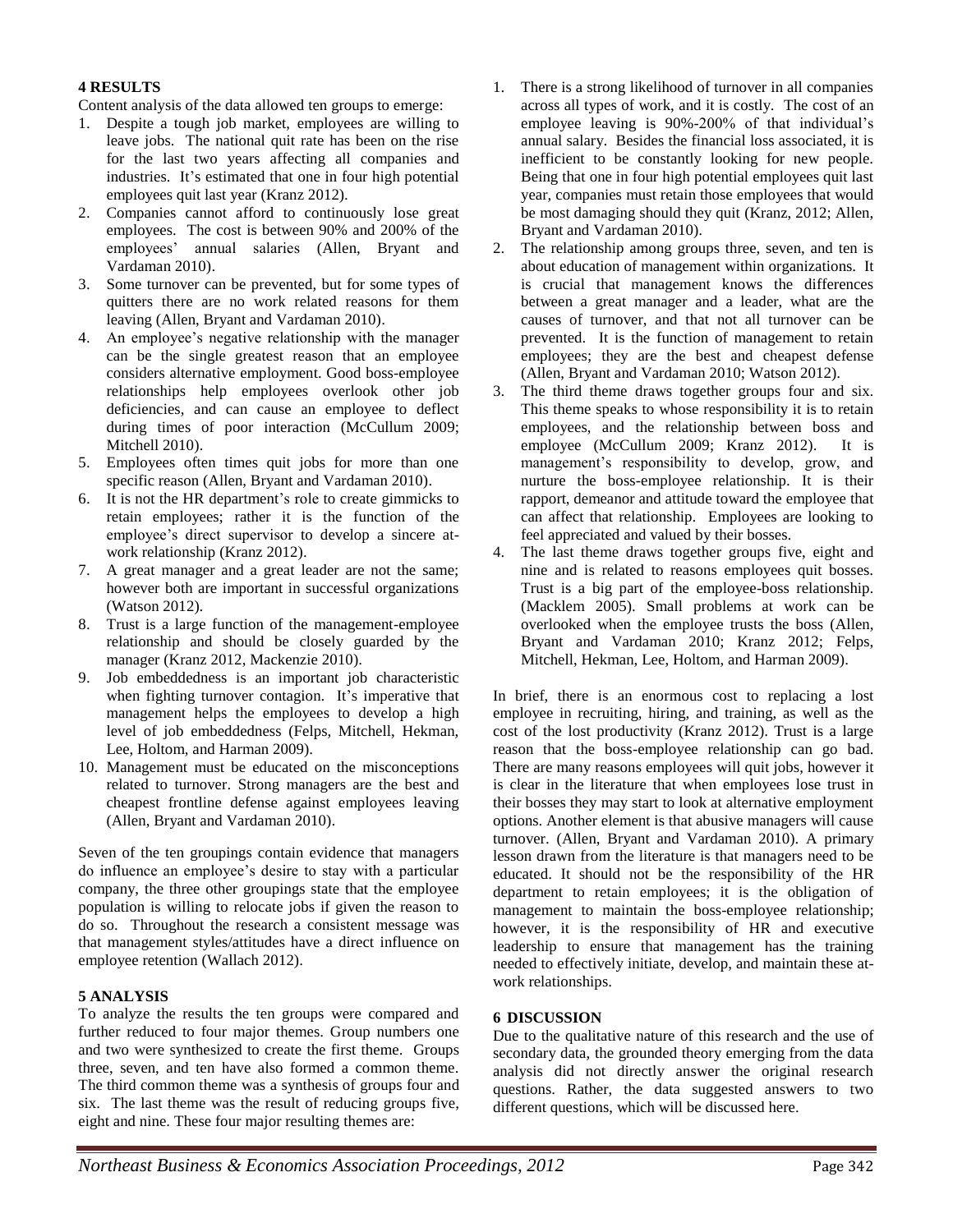**Is Employee Turnover Related Solely to a Poor Relationship with the Employee's Direct Boss?** The answer is "No." Though there is evidence that the bossemployee relationship is the number one reason employees quit, there are other reasons as well. Though it is a function of management to retain employees, the boss-employee relationship is fragile in nature. It doesn't take much to affect this relationship; sometimes the little things like saying "thank you", and "please" go a long way, and can cause an early departure for employees if they are lacking. Employees are looking for positive reinforcement from their managers. It is vital that employees trust their bosses. If employees feel betrayed by their managers, the bossemployee relationship may never be salvaged. Yet after conducting this research, we can suggest that the poor relationship isn't the reason the employee quits, but rather it is the first cause for the unhappy employee to "look" for another job. It can be the straw that broke the camel's back. For example, if an employee dislikes his or her manager then the employee may start to view other facets of the company negatively. These reasons then build and eventually the employee will depart from the organization (Wallach 2012).

**Are There any Effective Retention Strategies that Companies Can Implement to Lessen the Loss of High Potential Employees?** The answer is "Yes." Management should know what the cause and effect relationship is for the company when they lose an employee; then it will be easier to understand that action needs to be taken to limit this loss. Simply, the most effective way to retain quality and high potential employees is to first create a strong boss-employee relationship. This can be accomplished with annual training on how to initiate, develop, nurture, and maintain the very fragile boss-employee relationship (Wallach 2012).

#### **7 CONCLUSION**

The study of employee retention is an important field to study. Our global economy requires companies to remain lean and efficient. So why waste money by continuously replacing valuable high potential employees? The results of this research effort revealed the following lessons:

- 1. Though there is no one cause that employees leave companies, the boss-employee relationship can be one of the strongest reasons that employees defect.
- 2. A poor boss-employee relationship can cause an employee to start looking for new means of employment, or can be the last fault in a company that causes the employee to leave.
- 3. Empowering management to maintain the bossemployee relationship can have a great deal of advantages for the company and for the mangers.
- 4. Training is the easiest and most effective way a company can increase its employee retention.
- 5. Educating management on how to develop, grow, nurture, and maintain the boss-employee relationship is the fastest and cheapest way to see immediate results with respect employee retention.

All things considered, "no", employee turnover is not solely related to a poor relationship with the employee's direct boss, and, "yes", there are effective retention strategies that companies and organizations can implement to help lessen the loss of high potential employees. Managers' attitudes and behaviors have a large impact on their employees' attitude toward their jobs, and the relationship with the employees remains the single greatest reason why employees leave organizations. Management should make a conscious effort at developing, growing, nurturing, and maintaining the boss employee relationship (Wallach 2012).

#### **WORKS CITED**

Allen, D., P. Bryant, and J. Vardaman. "Retaining Talent: Replacing Misconceptions with Evidence Based Strategies." *Management Perspectives* (May 2010): 48-63.

"Annual quits rates (1) by industry and region, not seasonally adjusted." *Bureau of Labor Statistics*. N.p., 13 Mar. 2012. Web. 14 May 2012. <http://www.bls.gov/ news.release/jolts.t16.htm>.

Coleman, H. "The First Step: Before You Hire Your Employees, Retain Them." *Ewweb* (Feb. 2009): 57-58.

"Content Analysis." *University of Texas Writing Center*. N.p., n.d. Web. 28 May 2012. <http://www.gslis.utexas.edu/~palmquis/courses/content.ht ml>

"Employee Retention: What Managers Can Do." *Harvard Management Update* 5.4 (2000): 1-5.

Felps, W., T. Mitchell, D. Hekman, T. Lee, B. Holtom, and W. Harman. 2009. Turnover Contagion: How Coworkers' Job Embeddedness and Job Search Influence Quitting. *Academy of Management Journal,* 52(3), 545-561.

Kranz, Garry. "Well-Trained Managers Can Curb Attrition." *Workforce Management* 91.4 (2012): 36.

Levine, Joel H. "Introduction: What Is Data Analysis." *Macintosh HD* 1.6 (1996): 1-11.

Mackenzie, M. L. (2010). Manager communication and workplace trust: Understanding manager and employee perceptions in the e-world. *International Journal of Information Management, 30*(6), 529-541.

Macklem, Katherine. "The Big, Bad Boss." *Maclean's* 118.43 (2005): 32.

McCabe, Douglas M. "Corporate Nonunion Grievance Procedures: Open Door Policies A Procedural Analysis." *Labor Law Journal* (Aug. 1990): 551-557.

McCullum, Kenya. "The Retention Intention." *OfficePro* 69 (2009): 8-11.

Mitchell, T. T. "Boss vs. Leader: Does It Matter?" *Health Care Registration: The Newsletter for Health Care*